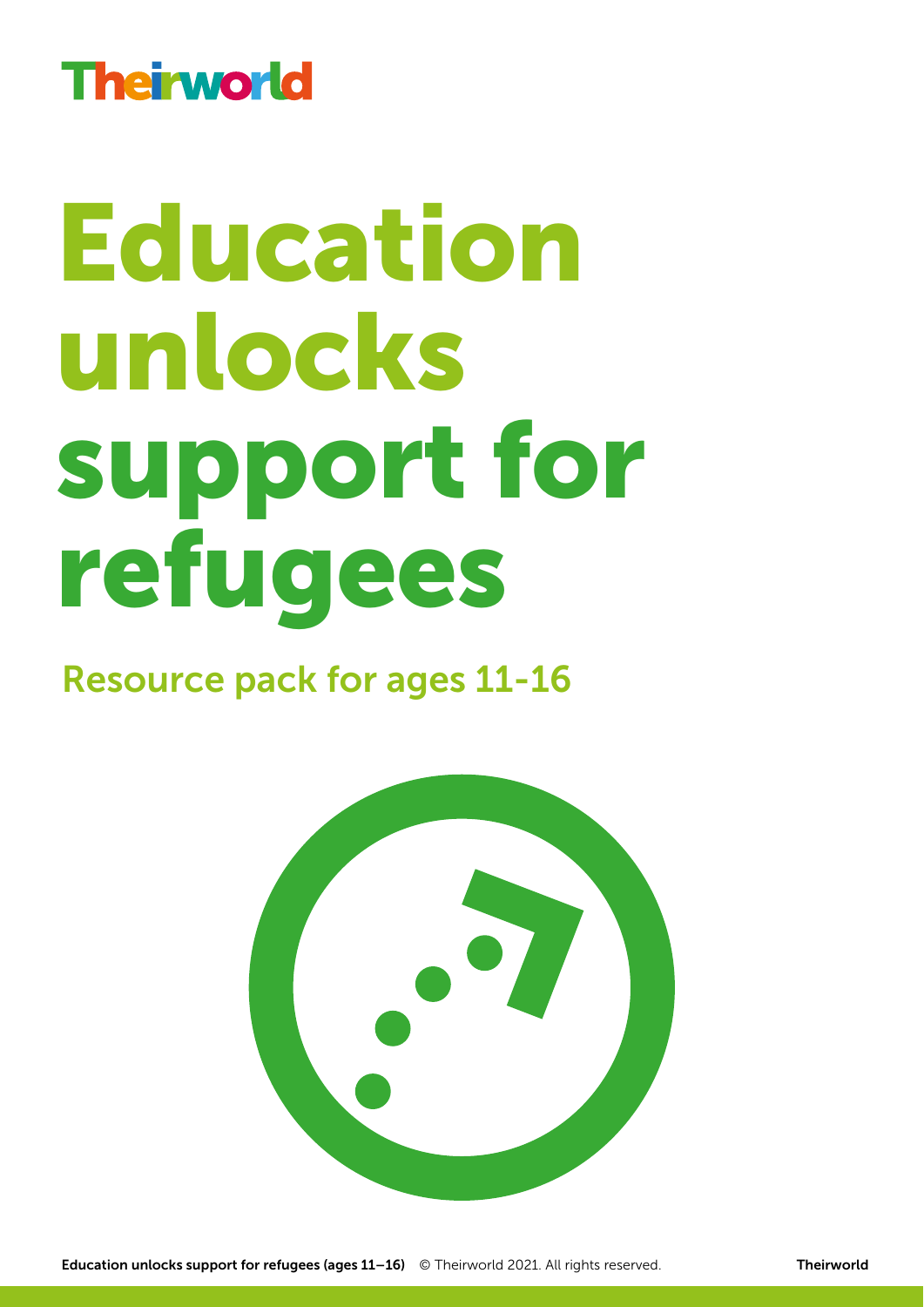## About this resource

These thought-provoking activities for ages 11-16 explore the impacts of being forced to flee home on the lives and education of young refugees.

#### [Activity 1 – In the shoes of others](#page-4-0)

With strong links to English and literacy, this activity uses film diaries from Bassam and Rojin, two young Syrian refugees, to build learners' empathy and understanding of the difficulties that young refugees may face in their lives.

#### [Activity 2 – Education unlocks support for refugees](#page-6-0)

In this activity, learners are asked to reflect on the importance of education in their own lives and what they would miss the most if they weren't able to go to school. They will then work in groups to identify possible ways in which schools and education can help young refugees to rebuild their lives.

#### [Activity 3 – Everyone is welcome here](#page-8-0)

Learners will discuss the challenges that young refugees might face when starting a new school and consider possible actions they could take to make their own school and classroom more welcoming for newcomers.

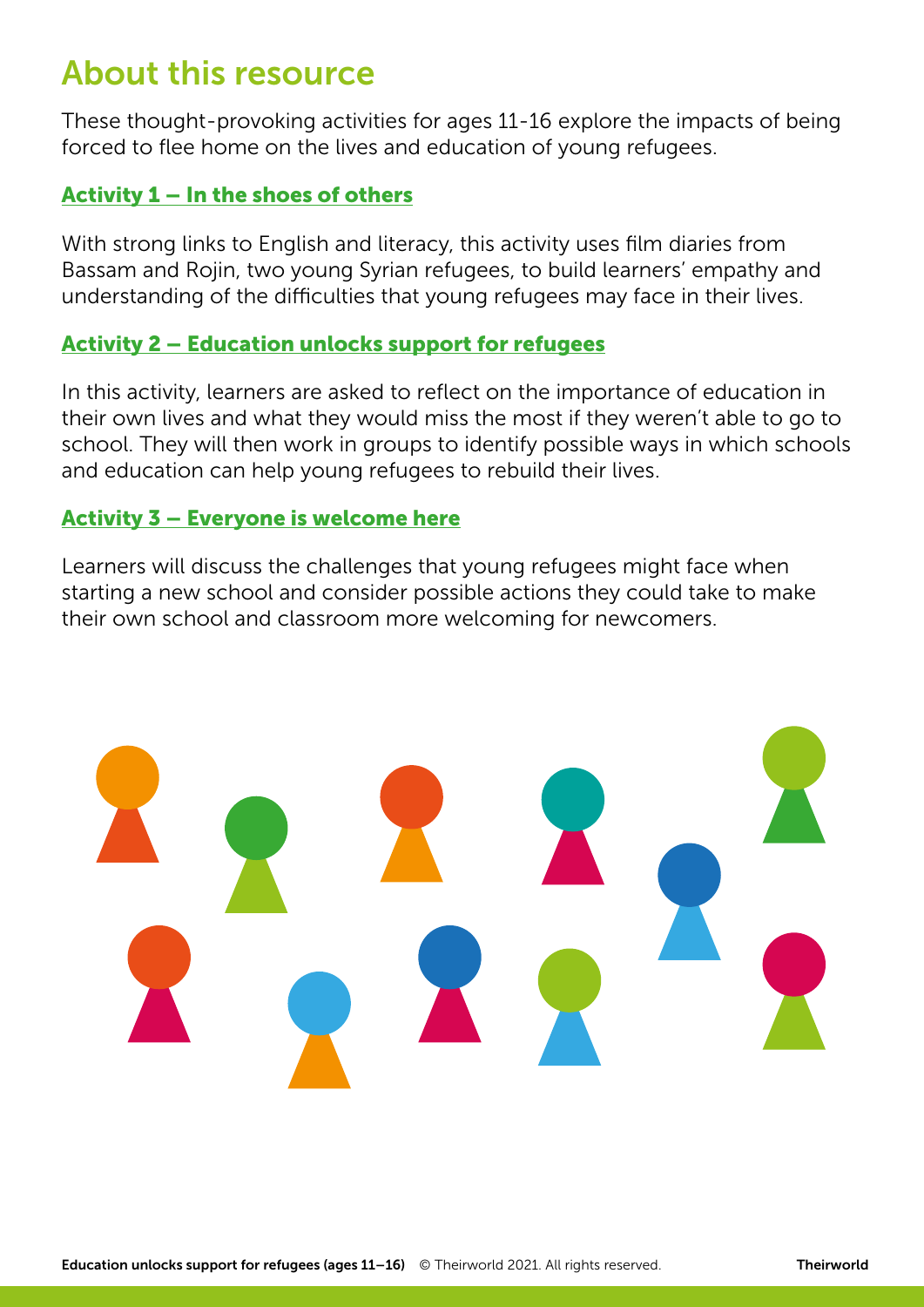## Notes for educators

- These flexible activities are intended to support your teaching rather than direct it. The activities could be used as standalone sessions for a drop down (off-timetable) day or to enrich the teaching of different subjects and topics. An overview of potential curriculum links is provided below.
- The approximate timings given for each activity are a guide only. We recommend completing all the activities but educators may prefer to use a selection depending on their learners' needs and the time available. Some [additional activity ideas](#page-10-0) are included at the end of the resource.
- Learning outcomes are provided at the start of each activity. No starters and plenaries are included as it is assumed that educators will want to plan these individually.
- All activity and resource sheets are included in this pack. An accompanying [slideshow](https://theirworld.org/resources/detail/education-unlocks-support-for-refugees) is provided as a separate download.
- Where possible, the activities and resources are differentiated to help you meet the needs of different learners in your class. This guidance may also be useful in adapting some of the activities for younger and older learners. It may also be helpful to refer to the [Education unlocks support for refugees](https://theirworld.org/resources/detail/education-unlocks-support-for-refugees)  [activities for ages 7-11.](https://theirworld.org/resources/detail/education-unlocks-support-for-refugees)
- This resource explores complex issues connected to refugees and migration. Some of the activities may need to be adapted if there are learners in your class with direct experience of these issues. If learners feel comfortable, it may be helpful to sensitively draw on these personal experiences to further develop the awareness and understanding of others in the group.
- We've also put together a list of [useful links and resources t](#page-11-0)o help support additional teaching about issues connected with refugees and migration, and the importance of education in unlocking change.

## Curriculum links

**England:** Citizenship; English; Geography

Northern Ireland: Environment and Society/Geography; Language and Literacy; Learning for Life and Work

Scotland: Health and Well-being; Literacy and English; Social Studies

Wales: Health and Well-being; Humanities; Languages, Literacy and Communication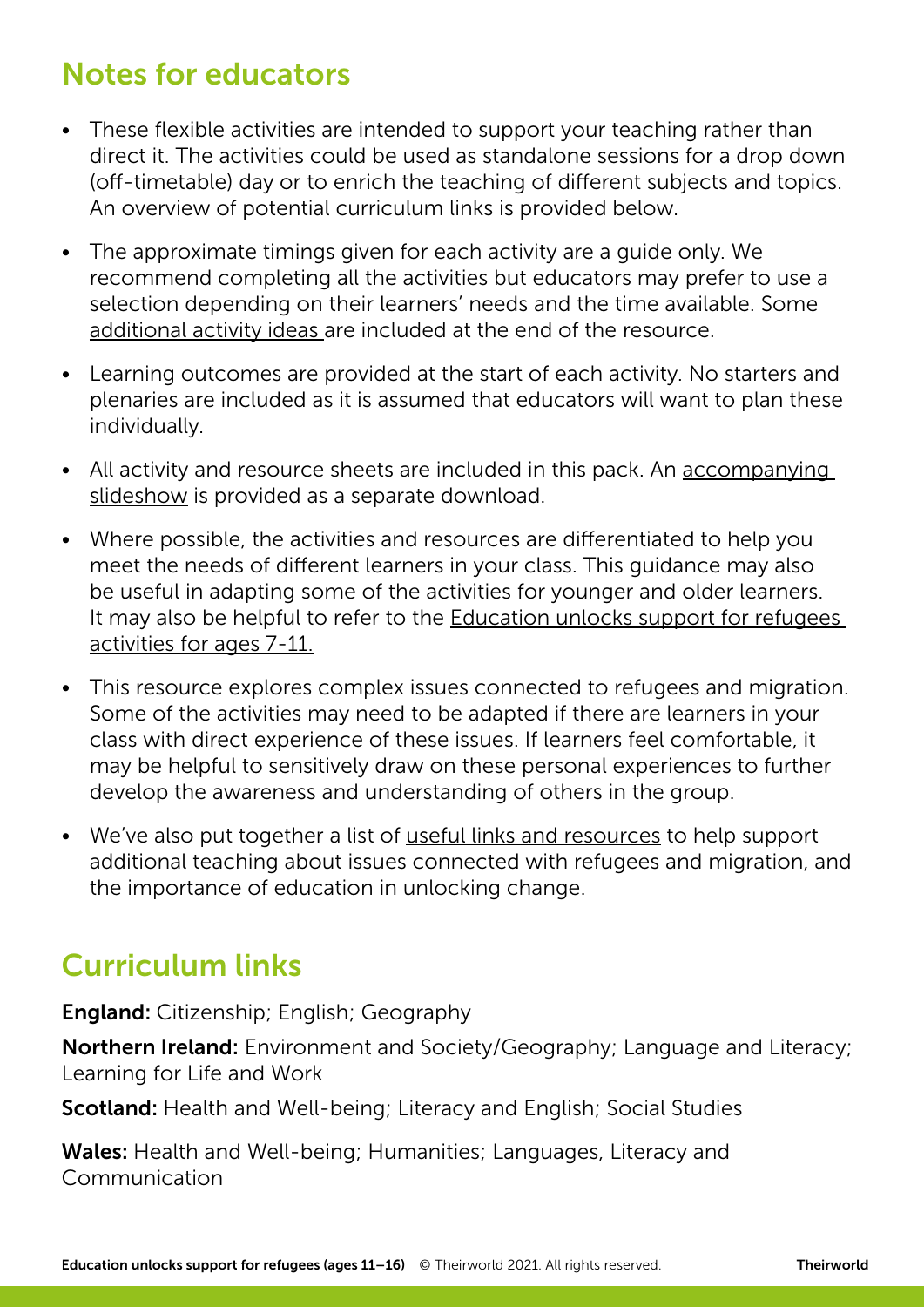## Background information

The coronavirus pandemic has prompted many people to reflect on the importance of our communities, of having somewhere to call home. But by the end of 2019, nearly [80 million people around the world had been forced to leave](https://www.unhcr.org/globaltrends2019/)  [their home,](https://www.unhcr.org/globaltrends2019/) communities and sometimes families – as a result of persecution, conflict, violence or other mistreatment. That's 1% of the global population; [40%](https://www.unhcr.org/globaltrends2019/)  [of these displaced people are children.](https://www.unhcr.org/globaltrends2019/) Other factors such as natural disasters, emergencies and poverty contribute to the movement of millions more.

Crisis and conflict disrupt education. Refugee children are five times more likely [to be missing out](https://en.unesco.org/gem-report/no-more-excuses) on an education. [Almost half of all school age refugee children](https://www.unhcr.org/uk/education.html)  [are out of school](https://www.unhcr.org/uk/education.html) and girls are less likely to be enrolled than boys. More than one third of the 15,000 people in the refugee camps in the Greek Aegean Islands are children, and [fewer than 15 per cent have any form of education](https://theirworld.org/projects/refugee-education-in-the-greek-aegean-islands). Only [3% of](https://www.unhcr.org/en-us/tertiary-education.html)  [refugees have access to higher education.](https://www.unhcr.org/en-us/tertiary-education.html)

Education is one of the keys to unlocking the potential of children everywhere. For refugee children, [schools are an important safety net,](https://www.unhcr.org/57bfe7b14) making children less vulnerable to child labour, recruitment by armed groups, child marriage, or sexual exploitation. Schools can support children's well-being, providing them with hope for a better future and helping them to recover from the trauma of fleeing home, conflict and violence. They can connect refugees to their host community's culture and language, creating more tolerant, peaceful societies.

## About Theirworld

Theirworld's campaigns and projects deliver resources to ensure that every child has a safe place to learn. For example, we have been working in Lebanon to expand access to education, tackling the impact of the conflict in Syria which has left hundreds of thousands of refugee children out of school. In Turkey (which is [home to 3.6 million refugees](https://www.unhcr.org/globaltrends2019/)), our projects are supporting Syrian refugees to overcome the economic, cultural and language barriers that prevent them from getting an education.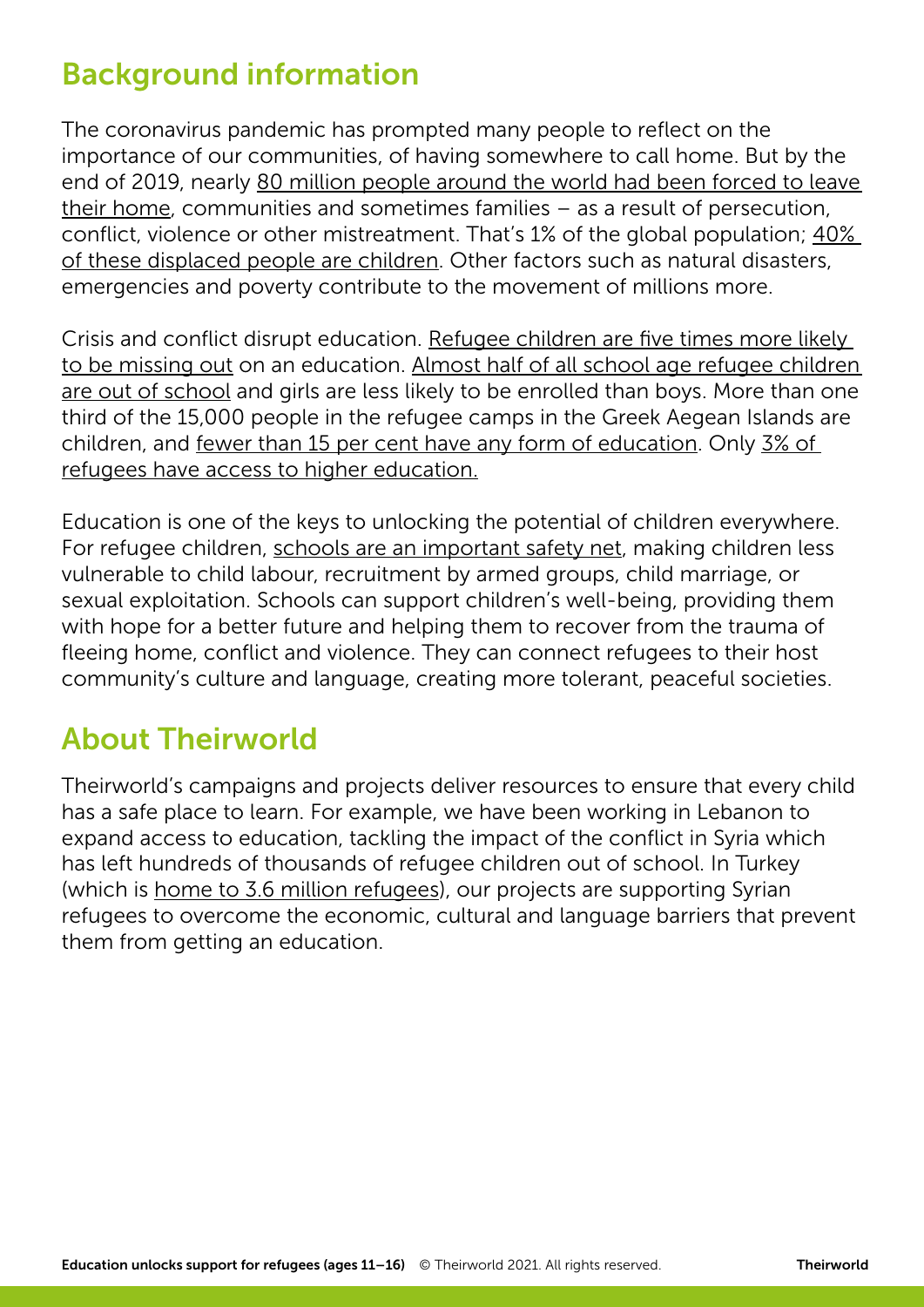

45 min+

#### <span id="page-4-0"></span>Learning outcomes

Learners will:

- Identify reasons why people might move between or within countries and understand that people may or may not have choice in this movement
- use films created by young refugees to build empathy and concern for people who have been forced to leave home
- Consider the potential impacts of being forced to flee home on the lives of young people

#### What you need:

- Slideshow (slides 3-8)
- Online access to the two films: [Bassam's Story: The Future Ahead of Me](https://www.youtube.com/watch?v=51OMRgsZgMU&t=151s) and [Rojin's](https://www.youtube.com/watch?v=LZtIq6HyHvU)  [Story: We Lost Everything](https://www.youtube.com/watch?v=LZtIq6HyHvU)
- Copies of th[e film transcripts a](#page-13-0)nd [information sheet](#page-12-0) (optional)

#### What to do:

- Ask learners to close their eyes and think quietly for a couple of minutes about what it might be like and how it might feel to wake up one day and suddenly have to leave your home, community and school to move somewhere else. What would they miss? How might they feel? 1
- Allow time for learners to briefly discuss their ideas in pairs, groups or as a class. You might like to invite learners to share their own experiences of movement if they feel comfortable in doing so. This could be local movement within their community or on a wider scale. 2
- Show slide 3 and ask learners to suggest reasons why someone might leave their home and move somewhere else – either in the same country or a different one. 3
- Draw out through discussion that some people might choose to move somewhere else, for example to get a better job or to be nearer family and friends. We can call these pull factors. But some people might be forced to move, for example because of conflict or a disaster such as an earthquake or flooding. We can call these push factors. Some examples of pull and push factors are shown on slides 4 and 5. 4
- Show slide 6 and say that about 75 million children each year have their education interrupted because of conflict, emergency and disaster. Say that many of these children are refugees. A definition of the term 'refugee' is provided on slide 7. 5
- Say that most of us will never know what it is like to wake up one day and be forced to flee home. To leave behind family, friends, and everything that you are familiar with to move somewhere new. However we can try and empathise. This means trying to put ourselves in someone else's shoes – to try and understand what others might be experiencing; to imagine what they might be thinking and how they might be feeling. 6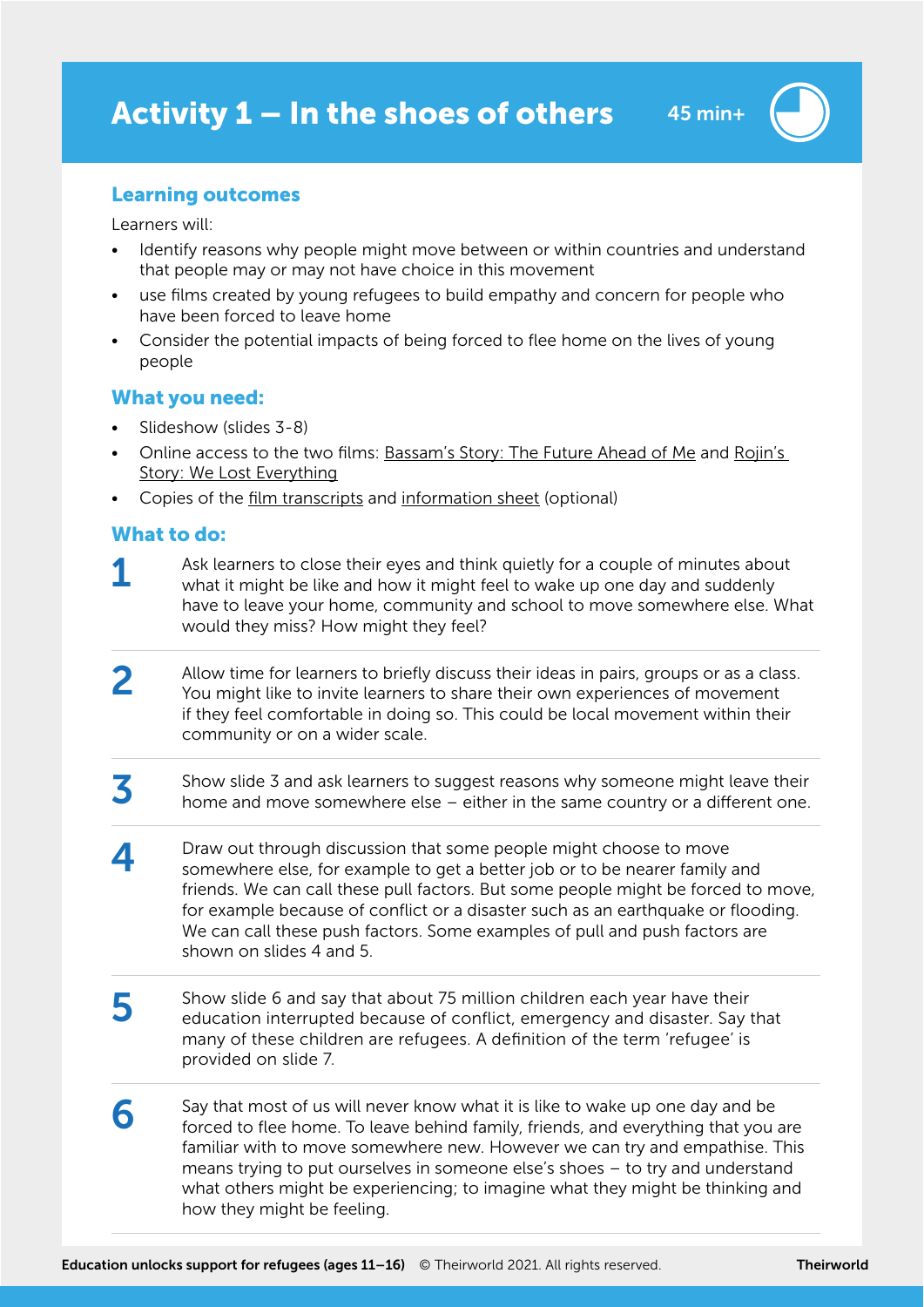|           | Tell learners that they are now going to watch two films created by young Syrian<br>refugees to share their life stories. Point out that each one of us is made up of<br>lots of different stories and exploring these stories can help us to empathise with<br>others.                                                                                                                                                                                                                                                                             |  |  |
|-----------|-----------------------------------------------------------------------------------------------------------------------------------------------------------------------------------------------------------------------------------------------------------------------------------------------------------------------------------------------------------------------------------------------------------------------------------------------------------------------------------------------------------------------------------------------------|--|--|
| 8         | Show the films. Transcripts are provided at the end of this pack as additional<br>support if needed.<br>- Bassam's Story: The Future Ahead of Me - Bassam is a 14-year-old Syrian<br>refugee from the city of Idlib. Watch his life through his eyes as he journeys from<br>Turkey to Vienna to be reunited with his father and return to education.<br>- Rojin's Story: We Lost Everything - Rojin is 15 years old and lives in an informal<br>settlement in Turkey. She dreams of becoming a lawyer but now works on a farm<br>seven days a week. |  |  |
|           | Organise learners into groups of three and four. Give each group a copy a piece<br>of paper and ask learners to divide it into two columns. They should write Feelings<br>at the top of one column and Challenges at the top of the other. Slide 8 could be<br>used as a visual aid for this.                                                                                                                                                                                                                                                       |  |  |
| <b>10</b> | Ask learners to choose one of the stories to think about and discuss in their<br>group.<br>- What <b>challenges</b> has this young person had to face?<br>- What feelings do you think he or she might have at different points during the<br>story?                                                                                                                                                                                                                                                                                                |  |  |
|           | Learners should record their ideas in the two columns on their piece of paper.<br>Encourage them to think of reasons for their ideas. Reasons might relate to direct<br>evidence in the story or things that they have inferred from reading it.                                                                                                                                                                                                                                                                                                    |  |  |
| 12        | Invite learners to share their ideas with others and encourage them to provide<br>reasons for their responses. These might be related to direct evidence in the story<br>or things that they have inferred by watching the film.                                                                                                                                                                                                                                                                                                                    |  |  |
|           | Allow time for some whole-class discussion at the end of activity. Some possible<br>discussion questions are provided on slide 9.<br>- What questions would you like to ask Bassam and Rojin?<br>- What hopes and aspirations do these young refugees have for the future?<br>- How did you feel watching the films?                                                                                                                                                                                                                                |  |  |

#### Differentiation:

Make it easier: Work as a class to first create a storyboard of the events in the lives of Bassam or Rojin. Learners could then annotate these storyboards to show possible challenges and feelings that Bassam or Rojin might have had at different times during the story.

Make it more difficult: Extend learners' knowledge and understanding by sharing the [information sheet](#page-12-0) to explain the meaning of the terms: migrant, refugee, asylum seeker and **internally displaced person**. Learners could go online to research facts and figures about the refugee crisis. Alternatively they could investigate other push and pull factors which might cause people to move between or withi[n countries. See the useful l](#page-11-0)inks and resources for support with this.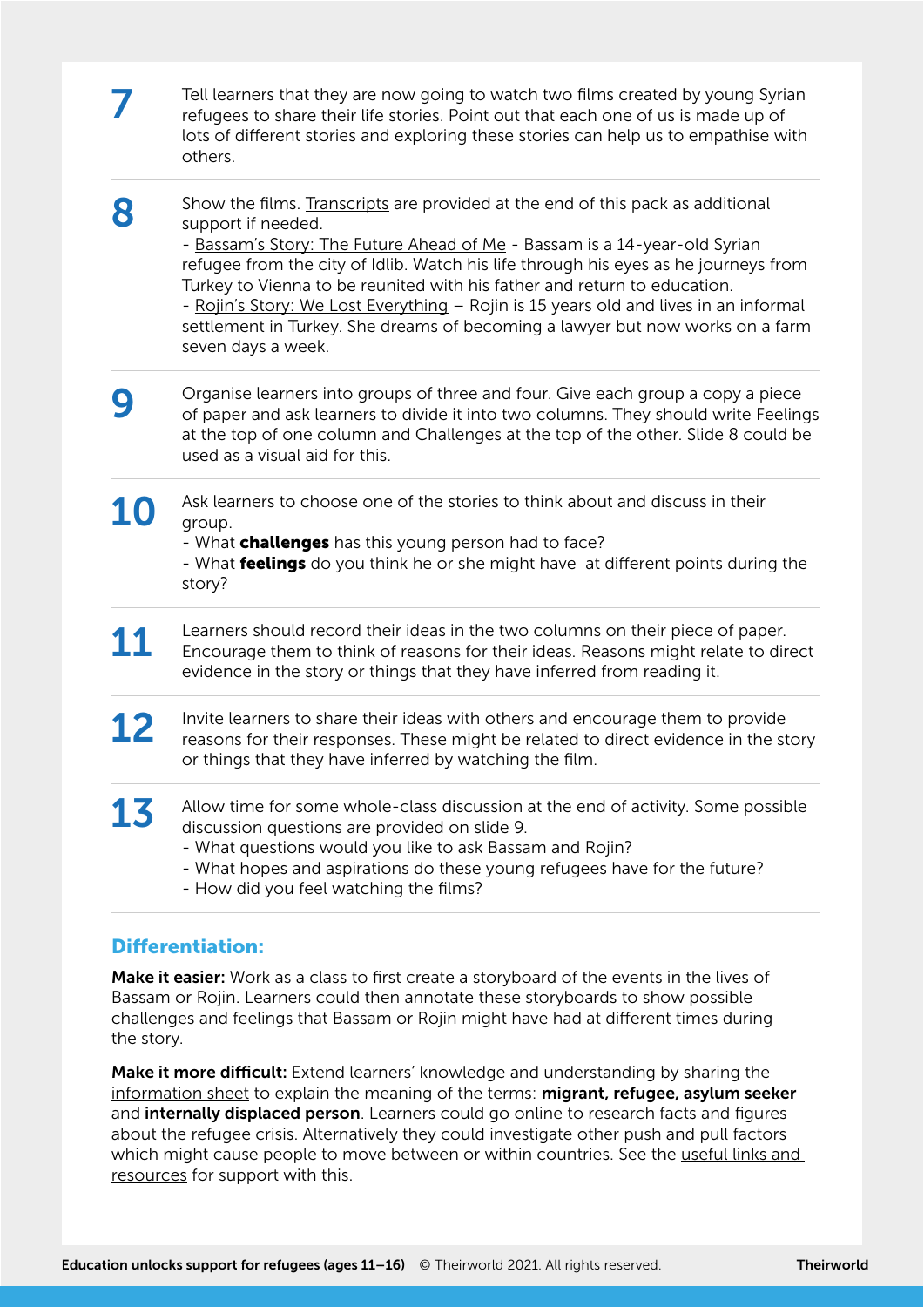## <span id="page-6-0"></span>Activity 2 – Education unlocks support for refugees



#### Learning outcomes

Learners will:

- discuss their ideas about the importance of education and school
- reflect on what they would miss the most if they weren't able to go to school
- identify possible ways in which schools and education can support young refugees to rebuild their lives

#### What you need:

- Slideshow (slides 11-15)
- Paper, pens and pencils (optional)

#### What to do:

1

- Show slide 11 and ask learners to think about the following questions:
	- Why is education important to you?
		- What do you value the most about school?
- Learners could first think on their own for a couple of minutes before sharing their ideas in a pair or group of three. Discuss their ideas as a class. 2
- Say that one challenge that Bassam and Rojin, and many other refugees, face is missing out on going to school and getting an education. 3
- Share the fact on slide 12 that refugee children are five times more likely to be missing out on an education. Explain that there are different reasons for this. For example, young refugees may be living in camps or temporary accommodation and not have a school nearby to go to.  $\blacktriangle$
- Show slide 13 and ask learners to think about what they would miss the most if they weren't able to go to school? If learners have experience of not being able to go to school as a result of Covid-19, they might like to reflect on what they missed the most during this time. Feedback their ideas as a class. 5
- Say that schools and education can play a big part in helping young refugees to start a new life somewhere else. Share and discuss the case studies on slides 14 and 15 which provide details of some Theirworld education projects that are supporting young refugees to rebuild their lives. Information is provided in the slide notes. 6
- Organise learners into groups of three or four. Show slide 16 and ask learners to talk in their group about possible ways in which schools and education can help young refugees to rebuild their lives. They could record their ideas on paper or digitally. 7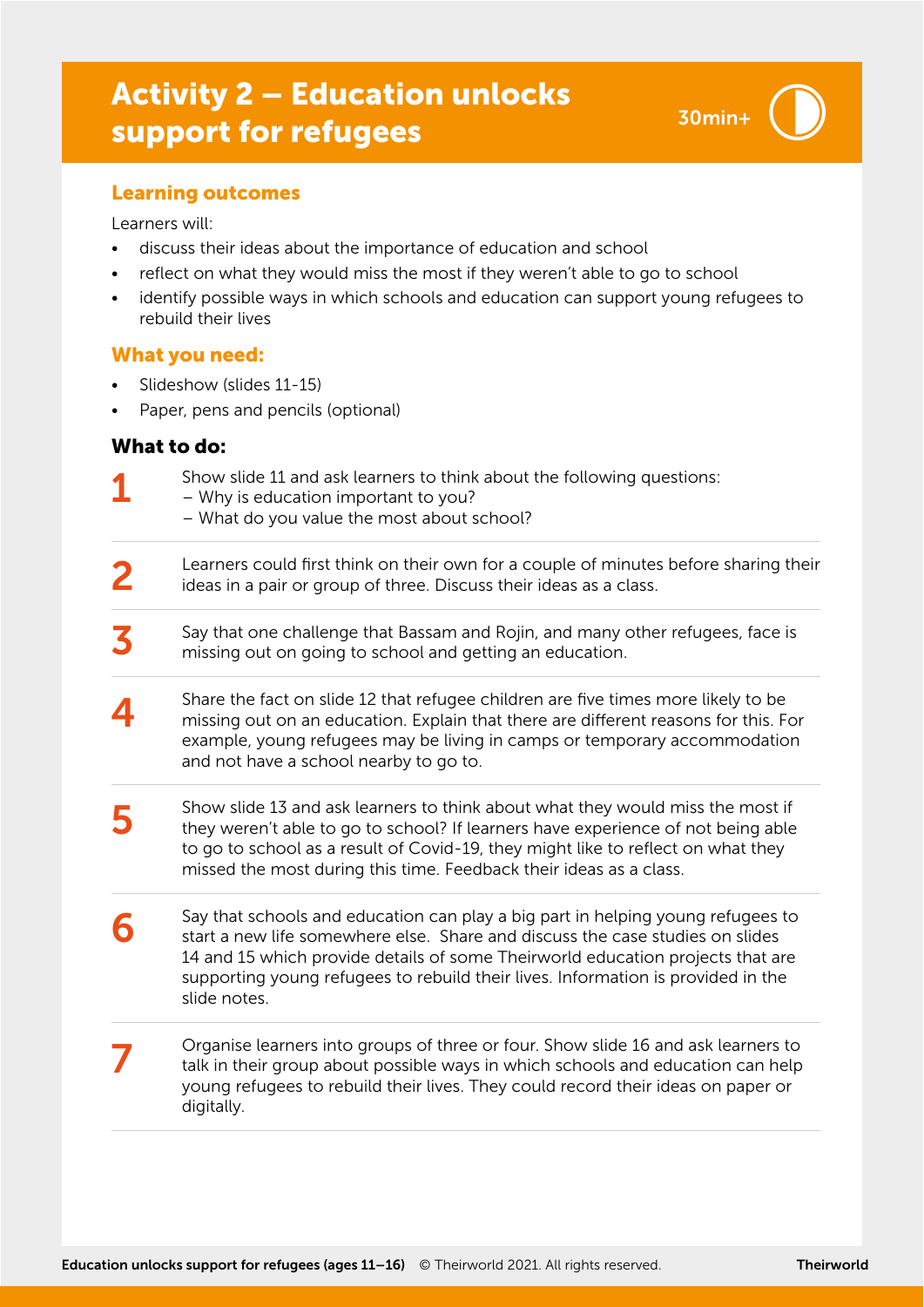

Discuss their suggestions as a class. Some possible ways in which schools and education can provide support are given on slide 17 and below.

Education can help young refugees to:

- develop knowledge and skills to improve their life opportunities
- have a routine and a sense of normality
- connect with the language and culture of a new community
- cope with the trauma of experiencing conflict or being separated from friends and family
- have hope for the future
- make new friends

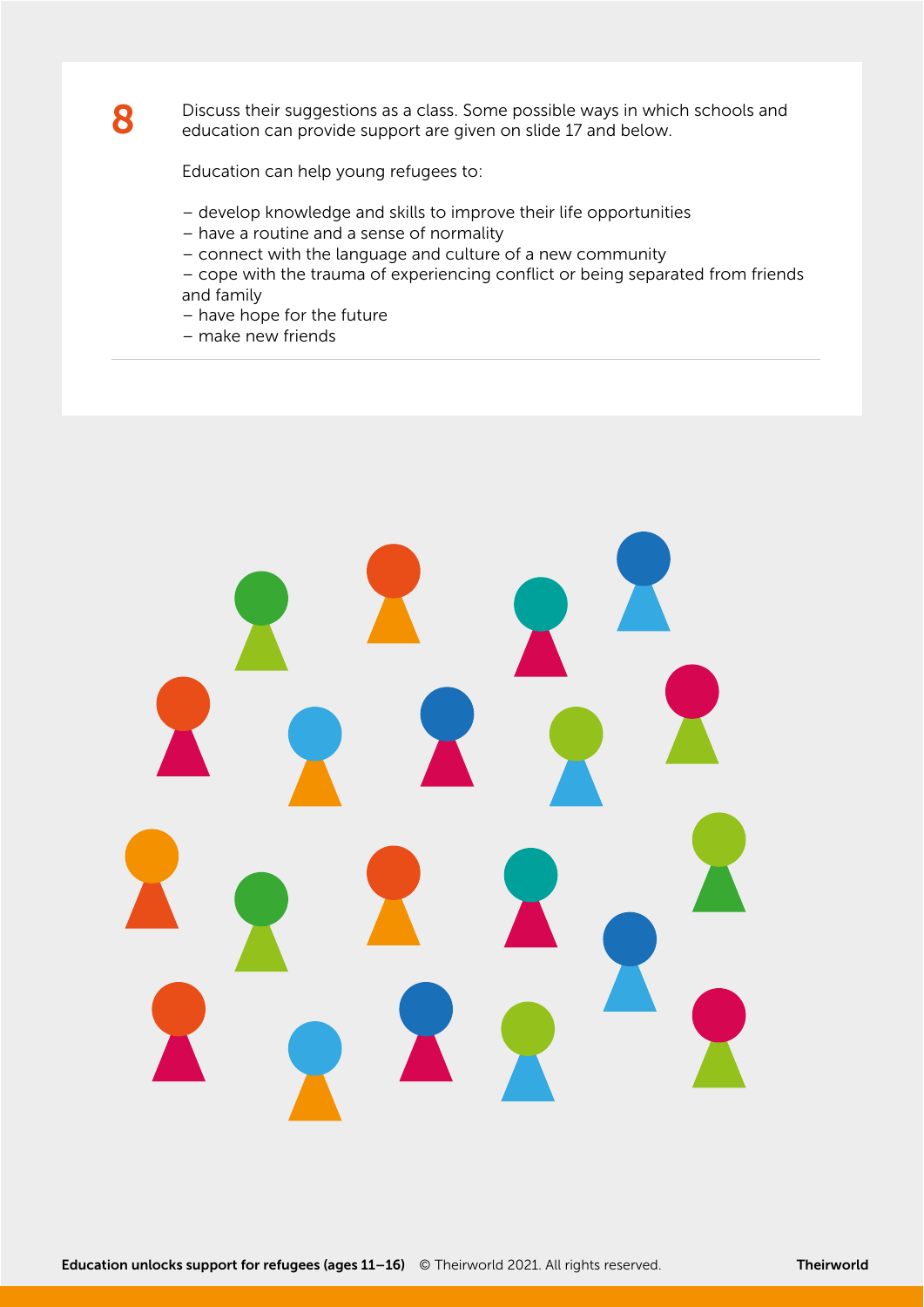## <span id="page-8-0"></span>Activity 3 – Everyone is welcome here

#### Learning outcomes

Learners will:

- Identify challenges that young refugees might face when starting a new school
- Investigate ways in which they could make their school or classroom more welcoming

#### What you need:

- Slideshow (slides 19-21)
- Copies of th[e Everyone is welcome here](#page-15-0) resource sheet
- Additional resources may be required for learners to develop one of their ideas for creating a more welcoming school or classroom

#### What to do:

1

5

Show slide 19 and ask learners what challenges a refugee might face when starting a new school. Remind learners of Bassam's story and ask them to think about what his experience of starting a new school in Austria might have been like. Invite learners to share their own experiences of starting a new school if they feel comfortable in doing so.

Discuss learners' ideas. Some possible challenges that refugees might face are provided on slide 20. For example, refugees might have to: 2

- catch up on learning if they have missed out on going to school
- find their way around a new and unfamiliar place
- get used to a different education system this might mean learning different
- subjects or having to take different exams
- learn a new language
- make new friends
- deal with being put into a different year group than they were in before
- get used to a new culture and community
- Explain that young refugees may also have experienced difficult things in their lives such as conflict in their home country or being separated from family and friends. These experiences might be making them feel sad, anxious or angry. Refugees might also have to cope with the difficulties of living in overcrowded camps or temporary accommodation. It might be noisy, cold, dark and wet and there might not be reliable electricity or internet access. It might be difficult to sleep at night or find a quiet place to do homework. 3
- Ask learners to suggest possible actions that the teachers and other students at Bassam's new school might have taken to help him overcome some of these challenges and feel welcome.  $\blacktriangle$ 
	- Organise learners into groups of three or four. Show slide 21 and explain that learners are now going to think about what action they could take to make their school welcoming for a newcomer such as Bassam.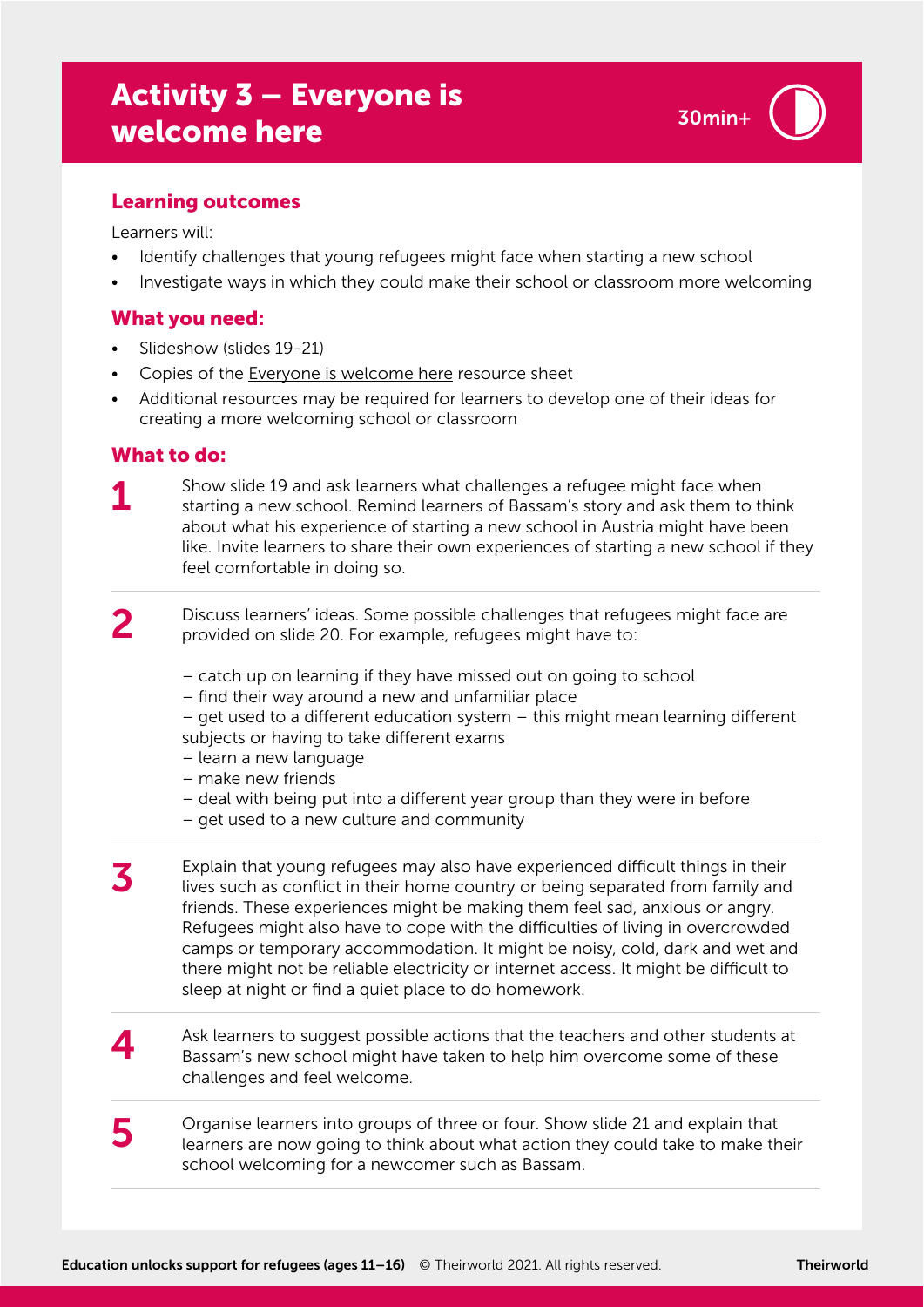| Invite learners to share any personal experiences of starting a new school. What<br>helped them to feel welcome?                                                                                                                 |
|----------------------------------------------------------------------------------------------------------------------------------------------------------------------------------------------------------------------------------|
| Ask learners to work in their group to come up with a list of possible actions<br>that could be taken. They could write a list on paper or digitally. Some ideas are<br>provided in the Everyone is welcome here resource sheet. |
| Learners could then choose one or more of these actions (either individually or as<br>a group or whole-class) to develop further. See the useful resources and links for<br>support with this.                                   |

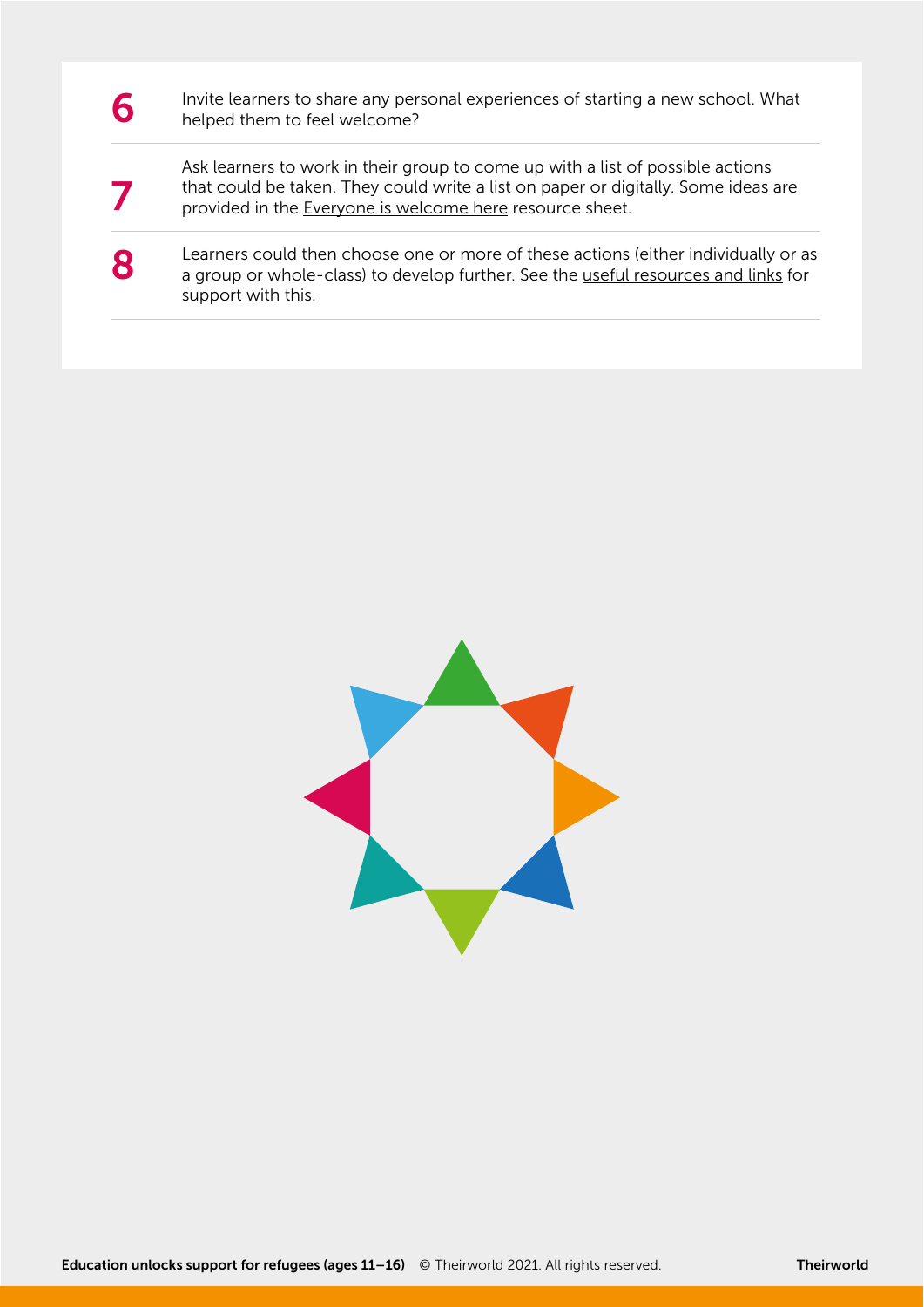## <span id="page-10-0"></span>Additional activity ideas



#### Learners could:

Reflect on the meaning of home. Draw out through discussion that home isn't just about a building or a set of rooms. It can also be about our family and friends, our school, where we grew up or the community where we live. It could also be connected to things like daily or weekly routines, religious festivals and family celebrations. Ask learners to create some poetry or artwork to share their ideas with others.

Go online to research facts and figures about the refugee crisis. Alternatively they could investigate other push and pull factors which might cause people to move between or within countries. See the [useful links and resources](#page-11-0) for support with this.

Use hot seating to further explore the thoughts, feelings and experiences of Bassam and Rojin. Learners could take turns at being interviewed in role as Bassam or Rojin with other learners asking them questions about their experiences as a young refugee. Alternatively, learners could draw a cartoon to tell the story of Bassam or Rohin or write diary entries that Bassam or Rojin might have written at different points in the story.

Use role play to prompt thinking and discussion about how it feels to be welcome or unwelcome. Learners could work in groups to create freeze frames to depict situations where someone was made to feel unwelcome. Others in the class could be asked to suggest what different characters are thinking or feeling. Learners could then use drama to recreate the situation with an alternative ending where the same person was made to feel welcome.

Design a pack to welcome someone to their community. The contents might include: a map of the local area, ideas about places to go or things to do; and information about different services such as a supermarket, leisure centre, doctors, library or schools.

Invite a trained refugee speaker into the school to share their personal experience and help raise awareness. Alternatively, there are many animations and films online describing the personal stories of child refugees (see the [useful links and resources\).](#page-11-0)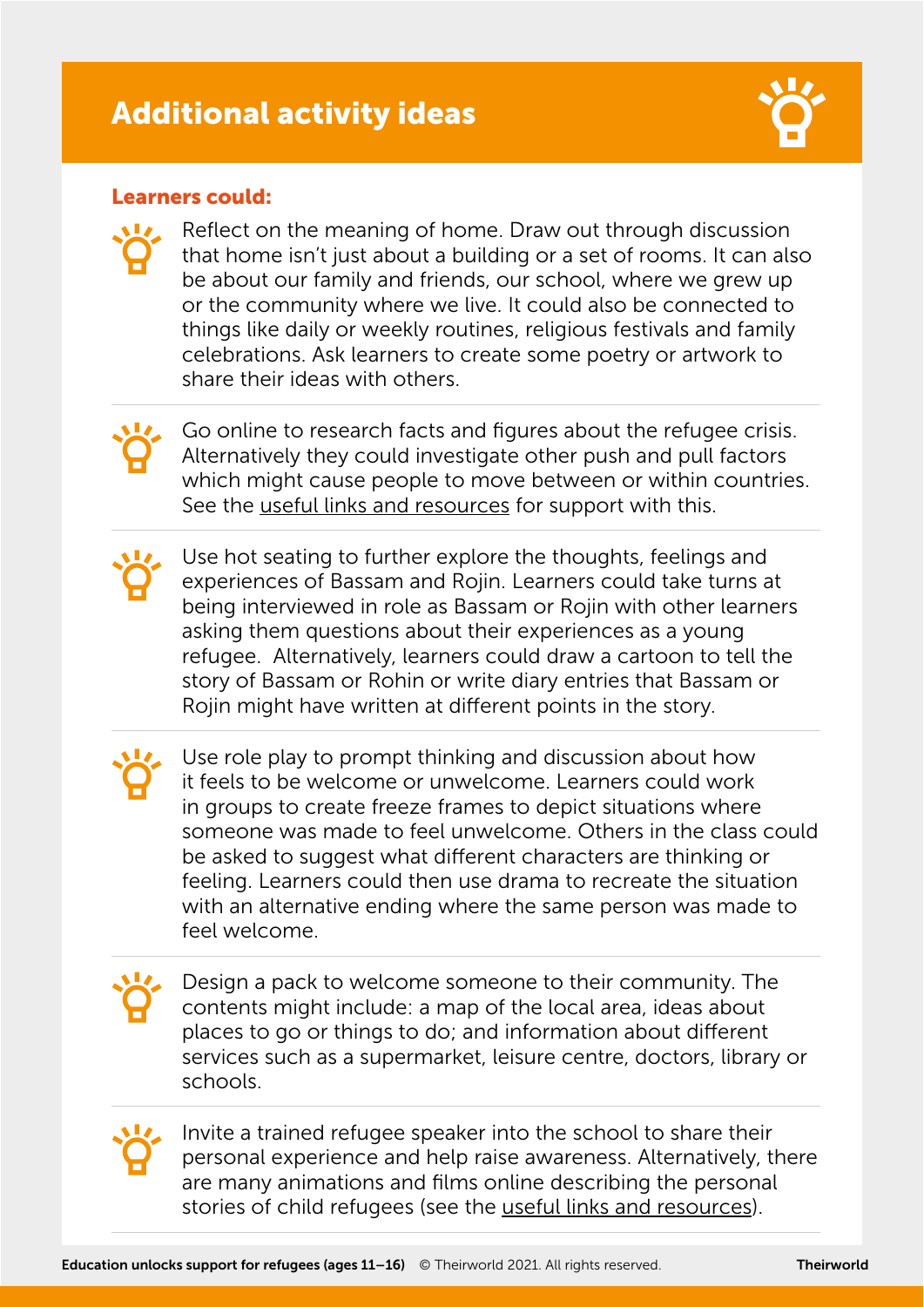## <span id="page-11-0"></span>Share your learning!

[Theirworld](https://theirworld.org) would love to hear how any schools have used these activities in the classroom. Please also let us know any feedback so that we can try to improve our resources and support for schools in the future. Email [schools@theirworld.](mailto:schools%40theirworld.org?subject=) [org](mailto:schools%40theirworld.org?subject=) or find @theirworld on [Twitter](https://twitter.com/theirworld) and [Facebook.](https://www.facebook.com/Theirworld/)

## Useful links and resources

- Browse [Theirworld's other teaching resources](https://theirworld.org/resources/detail/education-can-unlock-big-change) and investigate the importance of education in unlocking big change.
- Play Theirworld's  $Keys$  & Locks game to find out more about some of the barriers that some children and young people face in accessing a quality education, as well as possible solutions.
- [The Key](https://key.theirworld.org) is a comprehensive information toolkit created by Theirworld with all the talking points, pitch decks, facts and infographics you need to make the case for education.
- [Global Trends](https://www.unhcr.org/globaltrends2019/) is published by the UNHCR (United Nations High Commissioner for Refugees) every year. It tracks changes in the numbers of refugees, internally displaced people, asylum seekers and other populations of concern to the UNHCR. This data is very important in raising public awareness and helping organisations and states to set policies and plan humanitarian responses.
- [This section of the UNHCR website](https://www.unhcr.org/uk/teaching-about-refugees) provides useful resources for teaching about refugees, asylum, migration and statelessness. There is also a helpful glossary, facts and figures about refugees and professional development and guidance for teachers on how to include refugee children in the classroom.
- [Global Dimension](https://globaldimension.org.uk) is an online platform which lists hundreds of resources to support teachers in developing a global dimension in the classroom and across the school community.
- [Refugee Week](https://refugeeweek.org.uk) is a festival held every year around World Refugee Day on 20th June. It celebrates the contributions, creativity and resilience of refugees and people seeking sanctuary. Through a programme of activities it helps to connect people of different backgrounds and encourage better understanding between communities. Their website includes [useful resources and links for schools](https://refugeeweek.org.uk/get-involved/at-your-school/) to get involved including classroom activities, [external school speakers,](https://refugeeweek.org.uk/get-involved/education-resources/schools-speakers/) a [book list](https://refugeeweek.org.uk/get-involved/education-resources/fiction-resources/) and a suggested collection of [educational](https://refugeeweek.org.uk/get-involved/education-resources/educational-videos/)  [videos](https://refugeeweek.org.uk/get-involved/education-resources/educational-videos/).
- These [animated stories from the BBC](https://www.bbc.co.uk/teach/class-clips-video/pshe-ks2--ks3-seeking-refuge/zn8bpg8) provide an insight into the lives and experiences of some young people who have sought refuge in the UK.
- [Schools of Sanctuary](https://schools.cityofsanctuary.org) is a growing network of primary and secondary schools across the UK who are committing to creating a culture of welcome in their school communities as well as raising awareness of issues faced by refugees and asylum seekers.

The links and resources [provided above] include and will take you to materials and sites that have been produced by third parties. We do not maintain or control these links, materials or sites and have no responsibility for the content or your use of the same. Please be aware that there may be separate terms and conditions applicable to your use of these materials and sites.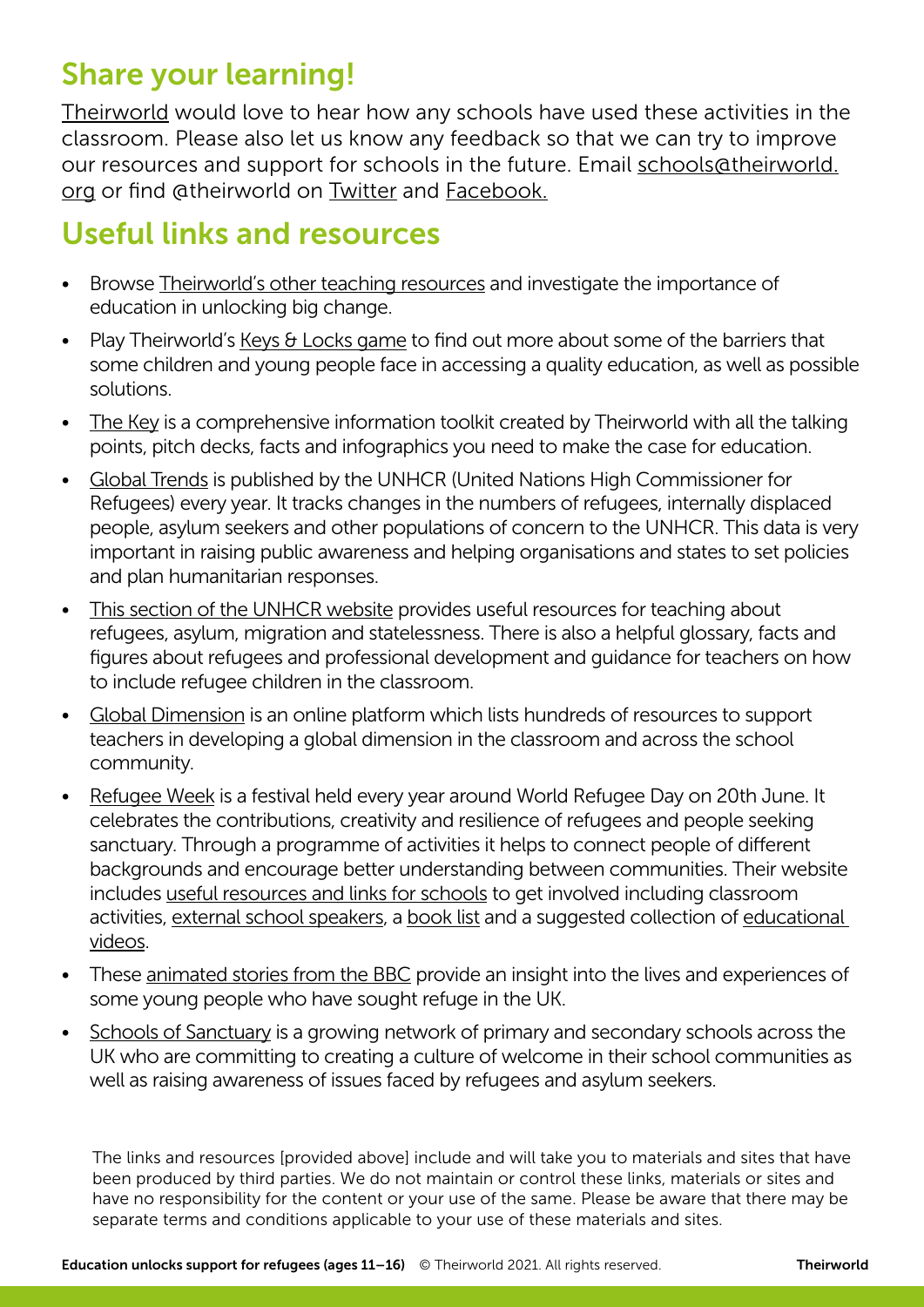## <span id="page-12-0"></span>Information sheet

## **Glossary**

#### Migrant

We can think of a migrant as someone who has moved from one country to another for reasons other than conflict or persecution. Usually this is because they want to improve their life. People might move for education or a job or because they want to be near family and friends. Many people migrate because of poverty or food shortages or because they face other challenges such as an earthquake or flooding. More and more people are moving because of environmental problems caused by the climate crisis.

#### **Refugee**

A refugee is a person who has been forced to leave their home country because of conflict or persecution. Persecution is when someone is mistreated because of who they are. This might be because of their race, religion, nationality, beliefs or for being a member of a particular group. The government of the new country where this person lives has agreed to let them stay.

#### Asylum seeker

An asylum seeker is someone who has left their home country and asked for asylum in another country. This means that they have asked the government in that country if they can stay and be protected. While they are waiting to hear whether they can stay in this new country, they are called an asylum seeker.

#### Internally displaced person

Internally displaced people have also fled their homes for safety. Unlike refugees, they have not crossed a border and are still within their own country. This might because they want to stay, maybe to see if things will get better or because they want to be near friends and family. Or it might be because they are not able to leave, perhaps because they can't afford the travel costs or there isn't a safe way of leaving.

## Facts and figures

- Nearly [80 million people around the world have been forced to flee their home because of](https://www.unhcr.org/globaltrends2019/)  [persecution, conflict, violence or other mistreatment. T](https://www.unhcr.org/globaltrends2019/)hat's 1% of all the people on our planet. 40% of these displaced people are under the age of 18.
- About [75 million children have their education interrupted](https://odi.org/en/publications/education-cannot-wait-a-fund-for-education-in-emergencies/) each year because of conflict, emergency and disaster.
- [Refugee children are five times more likely to be missing out on an education.](https://en.unesco.org/gem-report/no-more-excuses)
- [Almost half of all school age refugee children are out of school](https://www.unhcr.org/uk/education.html) and girls are less likely to be enrolled than boys. Many of the schools that children do attend are makeshift ones in camps.
- [Turkey hosts the largest number of refugees, with 3.6 million people.](https://www.unhcr.org/globaltrends2019/) The UK has around 133,000.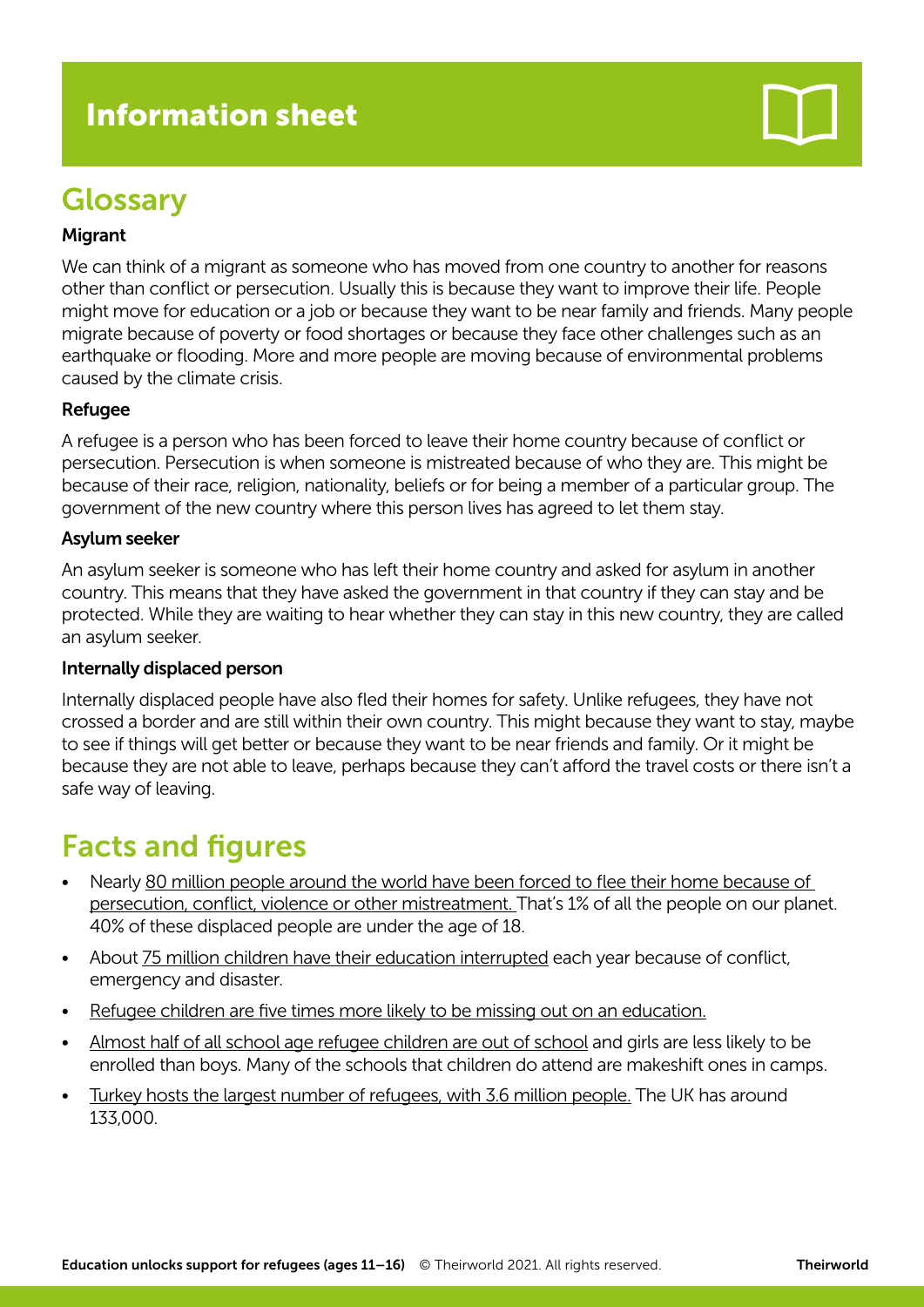### <span id="page-13-0"></span>Bassam's story: The future ahead of me

Film transcript

In 2017, a 14-year old named Bassam spent six months filming his life as a young Syrian refugee in Turkey. This is his story.

I was 12 years old when my father travelled. He went to Europe by the sea. When he left, my mother, my sister and I cried. I was very scared for him. But he crossed the sea safely.

The rest of us decided to go to Turkey by smuggling. We had to cross over a very steep and dangerous mountain; we were slipping on every step and felt like we would die. Once we crossed over the mountain, the police didn't see us. So we were able to enter Turkey.

We went through many hardships. My mother started working. She went through a lot to be able to take care of us and buy us food. I stayed and looked after my siblings. We were waiting for my father to obtain residency papers. We've been in Turkey for about two and a half years. I made new friends in Reyhanli. Some of my friends lost their parents in the war. I felt so bad for them as they couldn't go to school as they didn't have money for it. I also wanted to go to school. I was very upset that I couldn't. When I would see children going to school with their bags I wished I could go to school in Turkey too.

Then my father phoned and told us we got the residency. We were very relieved as we would go to Europe. However, my friends were upset as they didn't have any parents to take care of them and take them to Europe. They were also upset that I would leave them.

When we were about to board the airplane I was very happy that I was going to see my father and we would be one family again. …I felt like time wasn't passing as I had missed my father so much. I felt like the world didn't end.

When I saw the ground below, the ground of Austria and Europe, I felt the future ahead of me. And I saw the people, the greenery, and I felt my future was going to be very good. When the plane landed, I felt like my father was getting closer, next to me. I entered Vienna airport then got out of the gate where our father was waiting for us. Then I felt great joy. When I saw my dad, I hugged and kissed him. It was an indescribable joy.

I love Vienna loads. The buildings are beautiful here, old and historic. It's true that Syria has beautiful streets but they were all destroyed. Syria was all destroyed.

When I went back to school, I was so happy as I hadn't been to school in three years. The environment was strange to me as there were Germans and I couldn't speak German. I met new friends there. I was initially shy as they would talk to me but I wouldn't understand. So they talked to me in signs and I got by.

I want to learn German. Sometimes it is easy and sometimes it is difficult. I will gradually adapt to the language. I want to become a famous artist as I love drawing. I don't want to waste my chance here.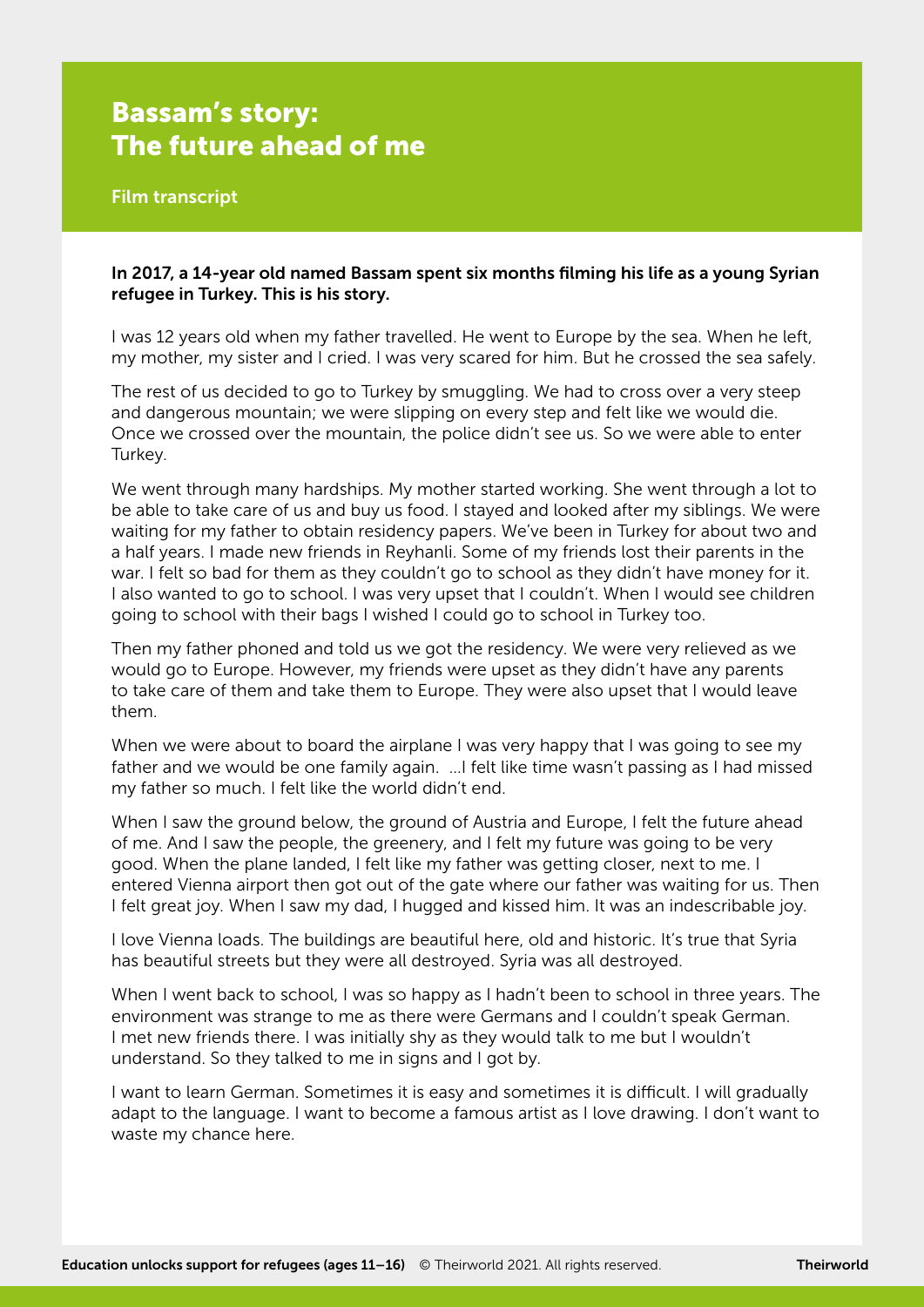## Rojin's story: We lost everything

Film transcript

#### 15 year-old Rojin documented her life for the past six months as a refugee living in an informal settlement. This is her story.

It has been over two years since we fled Kobane and came to Turkey. Before the war my life was like any other girl my age. My siblings and I went to school, my father had a shop and I lived in a beautiful house with my family. We had an ordinary but wonderful life. The war has changed our lives drastically. Everything was so much harder. Especially for my sister Shirin who has a disability.

When we fled Kobane we lost everything. We were forced to live in a tent and had to learn to live this way. But we soon adapted. We learnt to cook on a fire and sleep on the ground. My younger siblings became masters in turning anything into a toy. I have a big family. I have six sisters, of whom I am the oldest, and three brothers.

Five of us work on the nearby farms. Every day we leave at 6am and return around 7pm, sometimes later. The work is very hard and I don't like it at all. The days feel like they will never end as the sun is hot and we are given few breaks. But I do it to support my family. The few days we get off, I spend them resting and playing with my siblings.

My sister Rojda is my best friend. I am lucky to have a sister like her. Although we have very different personalities, we are extremely close. My mother is the rock of our family. She is always there supporting us, making us laugh when we cry, and cry when we laugh. The war has been hard on all of us, especially my younger siblings. It breaks my heart to see them unable to read or write. Now they spend their days wandering around the camp and playing with neighbouring children. I worry about their futures.

Last month the police came to our camp and forced us and other families to move out. So we moved into a nearby house. It makes me so much happier to have a roof over our heads. When we first arrived, my siblings and I were desperate to have showers again. It had been so long since we had this luxury. Although living in a house has many blessings, it is also very expensive. So my siblings and I must work more to keep up with the rent.

I think one of the hardest things for me is not having anything to read. I have read the Quran several times now as it's the only book we own. But I do miss reading books and escaping into stories. I miss my life in Syria deeply but I miss my friends and school the most.

I always dreamed about being a lawyer. I never wanted to get married. I always wanted to have a career. Most girls dream about their wedding day but my dream was to stand in a courtroom and fight for justice. As the war drags on, my dream becomes harder to achieve. It has been three years since I have been in education and I don't know if I'll ever be able to return.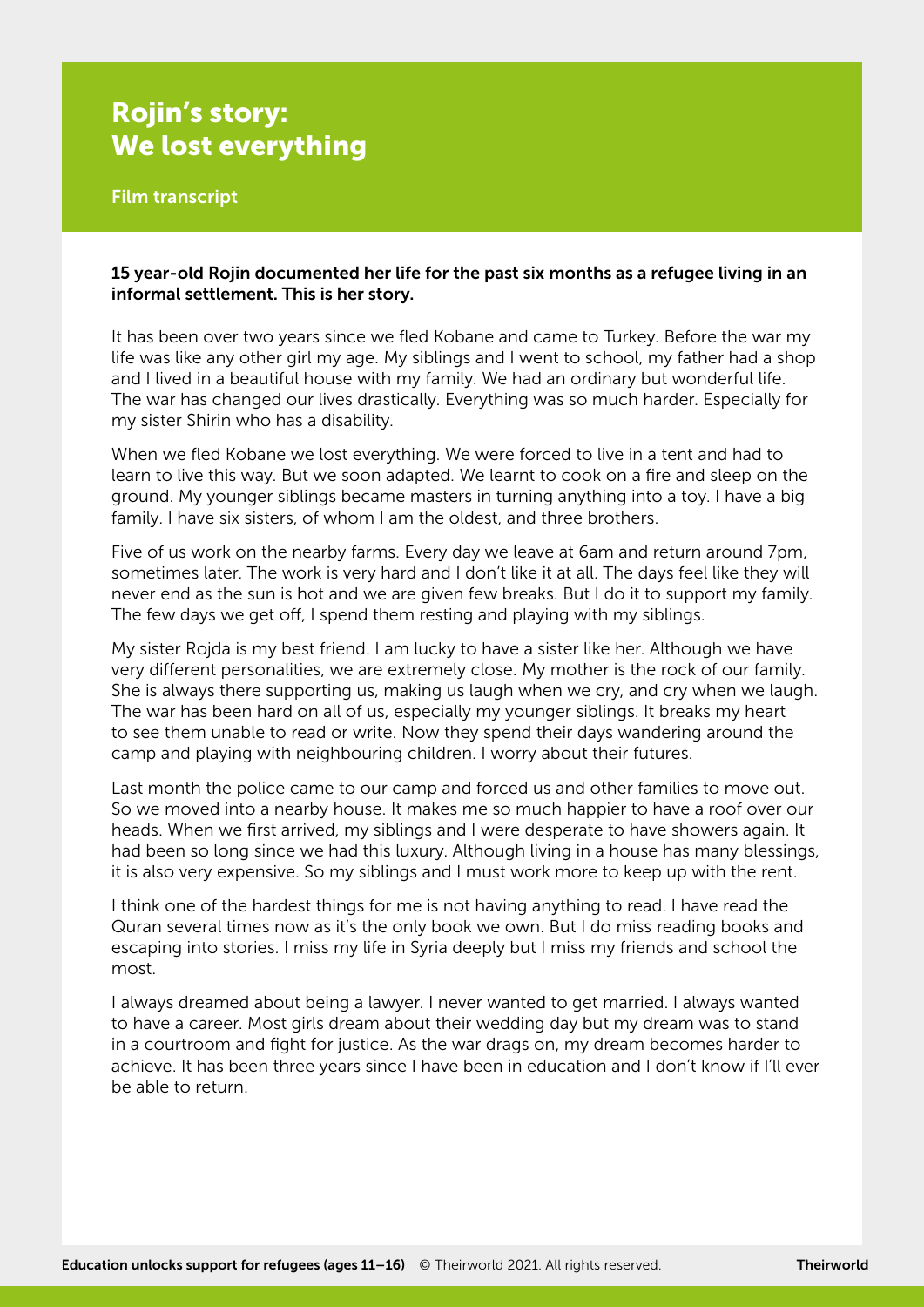<span id="page-15-0"></span>

| <b>Everyone is welcome here</b><br><b>Resource sheet</b>                                        |                                                                                                                               |                                                                                                              |  |  |
|-------------------------------------------------------------------------------------------------|-------------------------------------------------------------------------------------------------------------------------------|--------------------------------------------------------------------------------------------------------------|--|--|
| Design a welcome banner<br>for the school entrance                                              | Organise welcome<br>activities for newcomers<br>and their families                                                            | Produce a welcome<br>pack with information<br>about the school                                               |  |  |
| Make the effort to be<br>friendly and talk to<br>anyone who is new                              | Give newcomers a<br>plan of the school to<br>help them find their<br>way around                                               | Make multilingual<br>signs to display<br>around the school                                                   |  |  |
| Learn to say hello in<br>different languages                                                    | Have welcome ambassadors<br>to show newcomers around<br>the school and answer any<br>questions or concerns<br>they might have | Provide books in the<br>library in different<br>languages                                                    |  |  |
| Invite a trainer refugee<br>speaker into the<br>school to share their<br>personal experience    | Create a leaflet or poster<br>to raise awareness of the<br>refugee crisis                                                     | Give a tour (virtual or<br>face-to-face) of the<br>school and classroom                                      |  |  |
| Provide opportunities<br>to learn about different<br>cultures and languages                     | Review the school's<br>anti-bullying policy                                                                                   | Create a welcome box for<br>new students with objects,<br>activities and advice to help<br>them feel at home |  |  |
| Set up conversation clubs<br>for young people who<br>don't speak English and<br>native speakers | Deliver an assembly<br>to raise awareness<br>about what it means<br>to be welcome                                             | Go online to learn<br>more about the<br>refugee crisis                                                       |  |  |